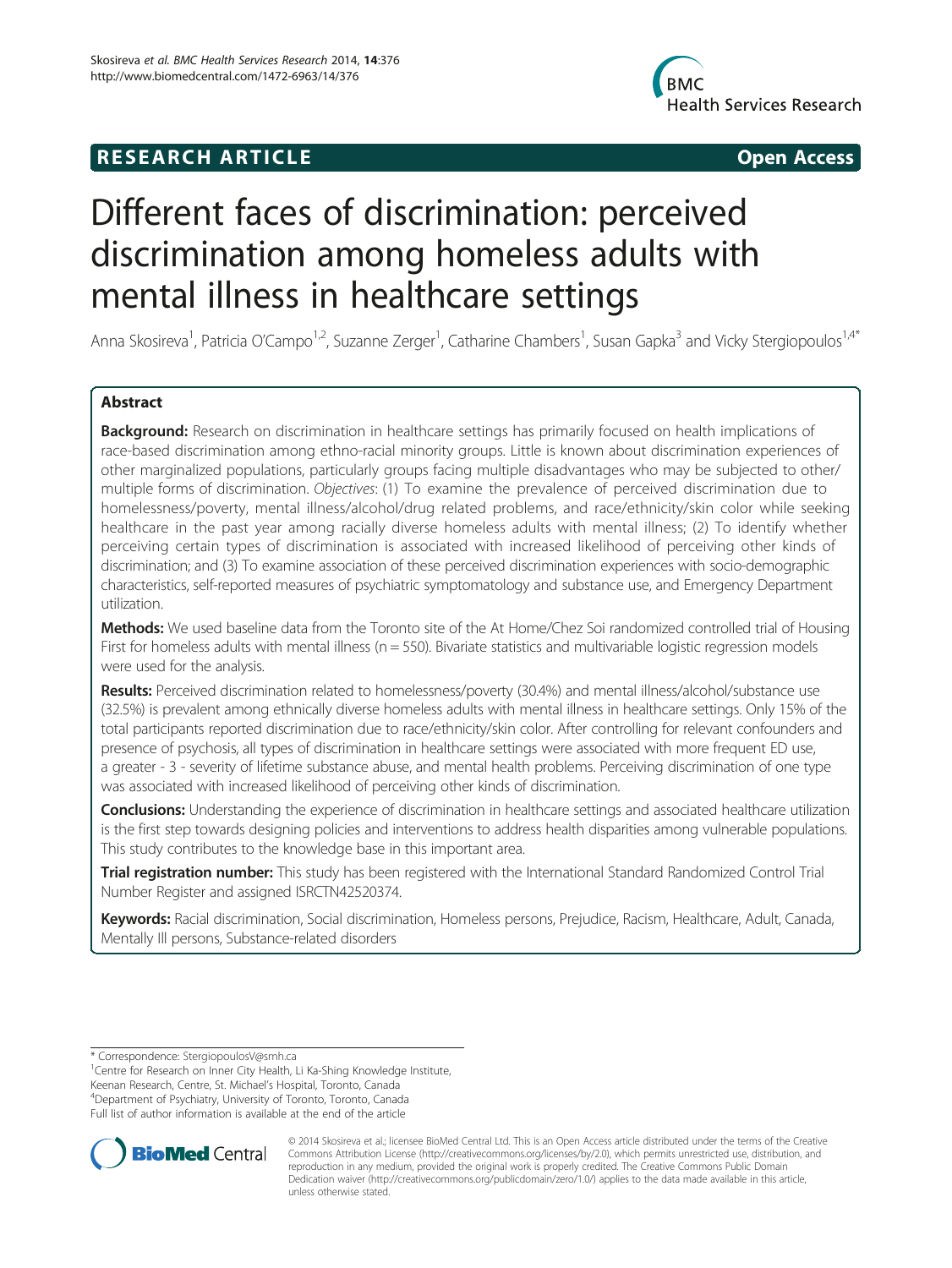# Background

Discrimination can be defined as the prejudicial and/or distinguishing treatment of an individual based on their actual or perceived membership or certain characteristics, such as race, ethnic origin, gender, sexual orientation, age, immigration status, income, medical condition or mental or physical disability. It can be conveyed through opinions, attitudes, and behaviours, and can be measured by documenting objective events or relying on subjective perceptions of events [\[1](#page-9-0)].

Discrimination can have a significant impact on the lives of those affected. The stress of perceived discrimination negatively affects mental and physical health, and may increase the likelihood of risky health behaviors [[2-6](#page-9-0)]. Perceived discrimination is shown to have a negative impact on help seeking, access to care, poverty, and social marginalization [[7](#page-9-0)]. Within healthcare settings, discrimination by healthcare providers can function as a key barrier to obtaining needed services, resulting in avoidance or delays in treatment seeking, underdiagnosis and mistreatment, nonadherence with or discontinuation of treatment, and poor treatment outcomes [\[8-11\]](#page-9-0). A recent Canadian review of discrimination in healthcare noted that negative health outcomes were evident "even under conditions of equal access to medical care" [\[12\]](#page-9-0) p.19.

Recent meta-reviews of discrimination research from the U.S. highlight that the preponderance of studies to date focus on race- and gender-based discrimination [[13,14](#page-9-0)]. Yet for certain marginalized populations, discrimination from other defining group characteristics – such as homelessness, poverty, mental illness, and substance use – may have an equal if not greater impact than discrimination due to race or gender [[15](#page-9-0)-[18](#page-9-0)]. In fact, despite the weighty, negative impacts of discrimination in healthcare settings, surprisingly little is known about the different kinds of discrimination that marginalized individuals encounter, besides those due to race. Individuals who belong to several disadvantaged groups may suffer aggravated and specific forms of discrimination in consequence. Furthermore, researchers have noted the potential additive effects of stigma and discrimination, though this is less frequently explored [[19](#page-9-0)].

Homeless persons with mental illness are among the most marginalized patient groups. Adults experiencing homelessness tend to report high levels of unmet health needs [\[20,21\]](#page-9-0), due in part to numerous access barriers, including perceived discrimination in healthcare settings [[22\]](#page-9-0). Stigma and discrimination due to mental illness can have more devastating and long-lasting effects on the individual than the mental disorder itself [[23\]](#page-9-0) and perpetuate a cycle of impoverishment and disability [[24,25\]](#page-9-0). While the link between homelessness and mental illness is well documented [[25](#page-9-0)], the experiences of discrimination among homeless people with mental illness within healthcare settings are not well known or understood [\[10](#page-9-0)].

This study aims to address some of these gaps in the literature by exploring experiences of discrimination in healthcare settings in an ethnically diverse sample of homeless adults with mental illness in a large urban centre. We used the Aday Framework for Studying Vulnerable Populations to guide this work [[26\]](#page-9-0). According to this framework, vulnerable populations are defined as those groups of individuals who have a greater-than-average risk of poor health by virtue of their marginalized social characteristic(s) such as race/ethnicity, gender, age, socioeconomic status, mental health, or (and) disability [\[26\]](#page-9-0). Perceived discrimination was assessed across three domains: (i) homelessness and poverty; (ii) mental health, alcohol and drug-related issues; and (iii) race or ethnicity or skin color. We explored the prevalence of perceived discrimination in the previous 12 months and its association with socio-demographic characteristics, self-reported measures of psychiatric symptomatology and substance use, and Emergency Department (ED) utilization. Finally, we examined whether perceiving certain types of discrimination was associated with increased likelihood of perceiving other kinds of discrimination in this sample of homeless adults with mental illness who experience multiple disadvantages.

# Methods

# Study sample

This study used data from the Toronto site of the At Home/Chez Soi project, a randomized controlled trial of Housing First for homeless persons with mental illness in five cities across Canada. Details of the Toronto site recruitment and study design have been described previously [\[27](#page-9-0)]. Eligibility criteria for the randomized controlled trial included: (1) legal adult status (≥18 years old); (2) absolute homelessness or precarious housing (for definitions see [[28](#page-9-0)]); and (3) presence of a mental illness with or without a co-existing substance use disorder, as determined by the MINI International Neuropsychiatric Interview at study entry [\[29](#page-9-0)]. Respondents were excluded from the study if they were receiving intensive case management or assertive community treatment at the time of recruitment, had no legal immigrant or refugee status in Canada, or were relatively homeless (individuals who inhabit spaces that do not meet basic health and safety standards, such as living in overcrowded or hazardous conditions, or couch surfing)<sup>a</sup>. In addition, this study excluded individuals for whom interviewers gave poor subjective confidence scores that indicated unreliable responses. Our final study sample included 550 individuals.

All participants gave written informed consent for the study. Structured interviews were conducted by trained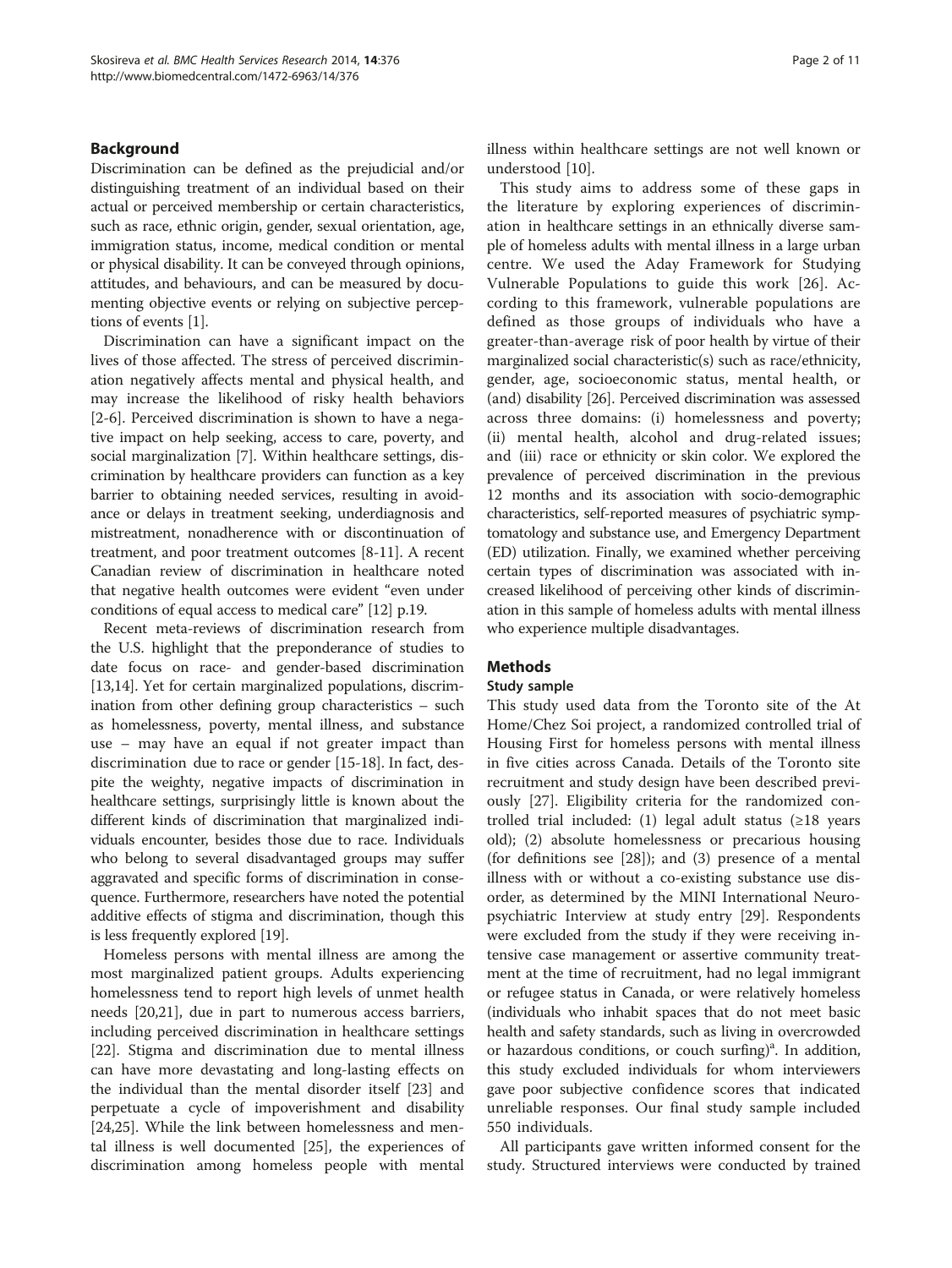research assistants. The study has been registered with the International Standard Randomized Control Trial Number Register (ISRCTN 42520374) and was approved by the Research Ethics Board at St. Michael's Hospital in Toronto, Canada.

# Measures

# Dependent variables

Outcome variables measured perceived discrimination experiences in healthcare, and were adapted from the Toronto Street Health survey, developed for homeless participants [[30](#page-9-0),[31](#page-9-0)]. Questions about perceived discrimination covered a wide range of discriminatory perceptions. Respondents were asked: "Thinking specifically of all experiences you have had with healthcare visits in the last 12 months, have you ever felt that the doctor or healthcare staff you saw judged you unfairly or treated you with disrespect because of …" and reported on various perceived experiences of discrimination, such as homelessness, poverty, mental health or substance use problems, ethnicity, race and skin color. The responses for each variable were coded as "yes" or "no". Experiences of perceived discrimination were subsequently grouped into three categories based on conceptual relatedness and significant correlations between the variables within each domain. The three discrimination domains included: discrimination due to (1) homelessness or poverty (yes = 1; no = 0), (2) mental health, alcohol and drug-related issues (yes = 1; no = 0), and (3) race or ethnicity or skin color (yes = 1; no = 0).

# Independent variables

In light of conceptual understandings and prior research, our study controls for age, sex, race/ethnicity, income, and duration of homelessness. The self-report sociodemographic questionnaire in this study was based on the Demographics, Service Use & Housing History questionnaire adapted from the 2006 Census of Canada [\[32](#page-9-0)], the Toronto Board of Education Student Census [\[33](#page-9-0)], and the Community Mental Health Evaluation Initiative [[34\]](#page-9-0). Housing categories included living on the street, temporary/unstable residences (<6 months and unprotected tenancy rights), stable residences (>6 months/no current plans to move and/or tenancy rights), emergency shelters/crisis housing, and institutions (e.g., detox facility, nursing home/long-term care facility, addictions treatment or recovery residential program, hospital, or jail). Homelessness was defined as currently having no fixed place to stay for more than seven nights and little likelihood of obtaining accommodation in the upcoming month or being discharged from an institution, prison, jail or hospital with no fixed address [[28\]](#page-9-0). Duration of homelessness was dichotomized using a median split (<3 vs. ≥3 years). The race/ethnicity variable included three categories: White, Black, and Other racial/ethnic minority, consisting of individuals with Asian, Middle Eastern, Aboriginal, Latin American, and mixed racial/ethnic background.

Service use was assessed by self-report. Having a regular medical doctor was assessed by asking: "Do you have a regular medical doctor? By regular medical doctor we mean a family doctor or GP who is familiar with you and your medical history". A variable on usual source of outpatient care was assessed by asking: "Is there a place that you usually go to when you are sick or need advice about your health?" Participants selected from a list of various inpatient and outpatient services. Presence of provincial health insurance was assessed by the question: "Do you have a provincial health card number?" Unmet needs were evaluated by asking: "In the past 6 months, was there ever a time when you felt that you needed healthcare but you didn't receive it?" These variables have been previously used by our team to assess barriers to accessing care among vulnerable populations.

Mental health symptoms were assessed by the Modified Colorado Symptom Index (CSI) [\[35\]](#page-9-0). The CSI includes 14-items that assess the presence and frequency of psychiatric symptoms within the past month on a 5-point ordinal scale [[35](#page-9-0)-[38\]](#page-9-0). A higher score indicates a higher level of psychiatric symptomatology. Internal consistency (α =0.90) of the modified CSI in this sample was similar to the value reported by Conrad et al. [[37](#page-9-0)]. Missing values on the CSI (8%) were replaced with average item scores for respondents who answered at least 9 of the 14 items. An overall score of 30 was set as a cutoff for clinically significant symptoms denoting the need for further psychiatric assessment [[36](#page-9-0)-[38\]](#page-9-0).

Delusions and erroneous beliefs that are present in psychotic conditions may interfere with the individual's ability to think clearly, distinguish symptoms from reality, and relate to others, which may result in misinterpretation of experiences related to discrimination. Thus, presence of psychosis was used as a covariate (control variable) to account for the possible effect of psychosis on the perceived experiences of discrimination. Based on the interviewers' impressions and comments, the study excluded individuals who were believed to provide unreliable responses (e.g., due to a lack of cooperation or intoxication), effect of other sources of variation. Presence of a psychotic disorder was determined by DSM-IV criteria on the Mini International Neuropsychiatric Interview (MINI) 6.0 [[39](#page-9-0),[40](#page-9-0)]. The MINI has demonstrated excellent inter-rater and test-retest reliability, and good validity against the Composite International Diagnostic Interview [\[41\]](#page-9-0) and Structured Clinical Interview for DSM-IV-TR Axis I [[42](#page-9-0)].

Severity of substance use problems was evaluated using the 5-item Substance Disorder Screener (SDScr) of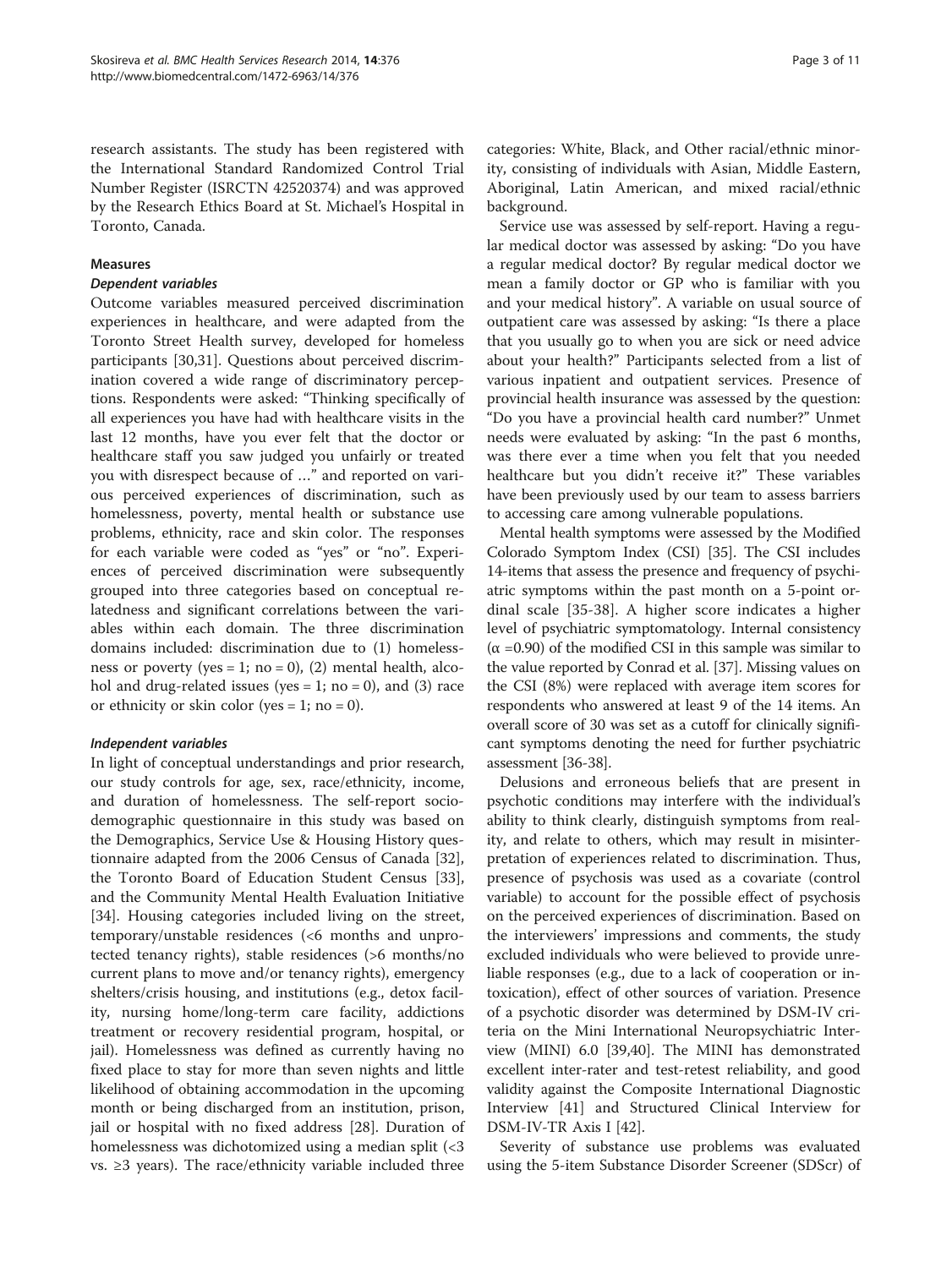the Global Assessment of Individual Need Short Screener (GAIN-SS). GAIN-SS offers a validated and standardized clinical and research assessment of alcohol and substance use disorders based on the DSM-IV [[43,44](#page-9-0)]. The GAIN SDScr is composed of 5 items. Counts were generated for the number of lifetime substance use symptoms, with higher scores representing greater severity of substance use problems over the life course (in the past month, 2–12 months ago and 1 and more years ago). The counts were stratified into low (0 symptoms), moderate (1–2 symptoms), and high (3 or more symptoms) severity [[43](#page-9-0)]. The reliability of GAINS SDScr in this sample was 0.90.

The number of hospital emergency department (ED) visits in the past 6 months was used as a proxy for frequency of contacts with the healthcare system. Homeless people have substantially higher rates of ED use compared to the general population [\[45](#page-9-0)] and hospital EDs serve as the primary means of entry into the healthcare system for homeless people, who have limited access to primary care providers in many service contexts [\[46](#page-9-0)[,47](#page-10-0)]. Therefore, ED utilization can provide useful proxy information about contacts and experience with the healthcare system. Number of ED visits was assessed by two questions: "In the past 6 months, have you been to a hospital emergency room?" and "Approximately how many emergency room visits did you have in total?".

# Analysis

First, we conducted descriptive analyses to determine the overall prevalence of discrimination. Data analysis involved both univariate and multivariable logistic regression techniques. Variables that could be associated with perceived discrimination were selected a priori, guided by previous research and Aday's framework for studying vulnerable populations [[26](#page-9-0)]. The following variables were considered as possible predictors of perceived discrimination: age (years/10), sex (male or female), race (White, Black, or other), monthly income (<\$500, \$500-\$999, or  $\ge$  \$1,000), duration of homelessness (<3 or ≥3 years), clinically significant psychiatric symptoms (CSI score:  $<30$  or  $\geq 30$ ), presence of psychotic disorder (MINI: yes or no), severity of lifetime substance abuse (GAIN SDScr: no/low, moderate, or high), hospital ED visits in the past 6 months (no visits, 1 visit, or  $\geq$  2 visits). For pairs of highly correlated independent variables, only one was chosen; immigrant status (foreign born vs. Canadian born) was not included because it is significantly associated with race/ethnicity. Eight transgender/transsexual individuals were grouped with the "male" category to allow for cell counts above five in the bivariate analysis and to reflect the predominant male biological gender of these individuals. For the multivariable regression models, three domains of discrimination

were used as dependent variables to evaluate the effect of a select group of predictor variables on the probability of expressing perceived discrimination. Variables that were associated with outcomes with a P value of  $\le$  .20 in the univariate analysis were simultaneously entered into multivariable logistic models. Presence of psychotic disorder was entered in all multivariable models as a control variable. Interaction terms were not examined because the main effects model fitted adequately and we did not have a theory-based proposition for expecting significant interactions. Multicollinearity between independent variables was assessed and was determined not to be an issue in any of the models. The fit of the models was assessed using Hosmer and Lemeshow's goodness of fit statistic.

None of the variables contained 5% or more missing values, except for the CSI variable, which contained 8% of missing data. Missing data for the CSI were replaced with individual participants' average item score as long as the respondent answered at least 9 of the 14 items. A complete case analysis was used for handling the rest of the missing data in multivariable models. Reliability statistics of the scales were assessed using the Cronbach alpha. All analyses were done using IBM SPSS Statistics v.20 for Windows. The significance level of  $P < 0.05$  was used throughout the study, though borderline level of significance of  $P \le 0.06$  was also reported.

# Results

The sample's socio-demographic characteristics are presented in Table [1.](#page-4-0) Roughly 80% of the respondents had clinically significant mental health symptoms (CSI score ≥30). Nearly two-thirds of the sample had experienced high severity of lifetime substance use problems. Similar to previous studies that reported high rates of concurrent psychiatric and substance use disorders among homeless people [[48,49](#page-10-0)], as many as 54% (not reported in Table [1\)](#page-4-0) of our sample had both severe psychiatric illness and severe substance use problems. Of the total sample, 36% of individuals were found to have a current psychotic disorder. Although the majority of respondents had a regular medical doctor (66%), a usual source of outpatient care (90%), and a provincial health card (93%), 40% reported unmet healthcare needs.

The prevalence of the various types of discrimination experienced within healthcare settings in the past 12 months is presented in Table [2](#page-4-0). Overall, 42% of respondents reported at least one form of perceived discrimination (not reported in Table [2](#page-4-0)). After grouping variables in the three categories of interest, the most prevalent forms of perceived discrimination were due to mental illness/ substance use (33%) and homelessness/poverty (30%). Only 20% of non-White and 15% of the total participants reported discrimination due to race/ethnicity/skin color.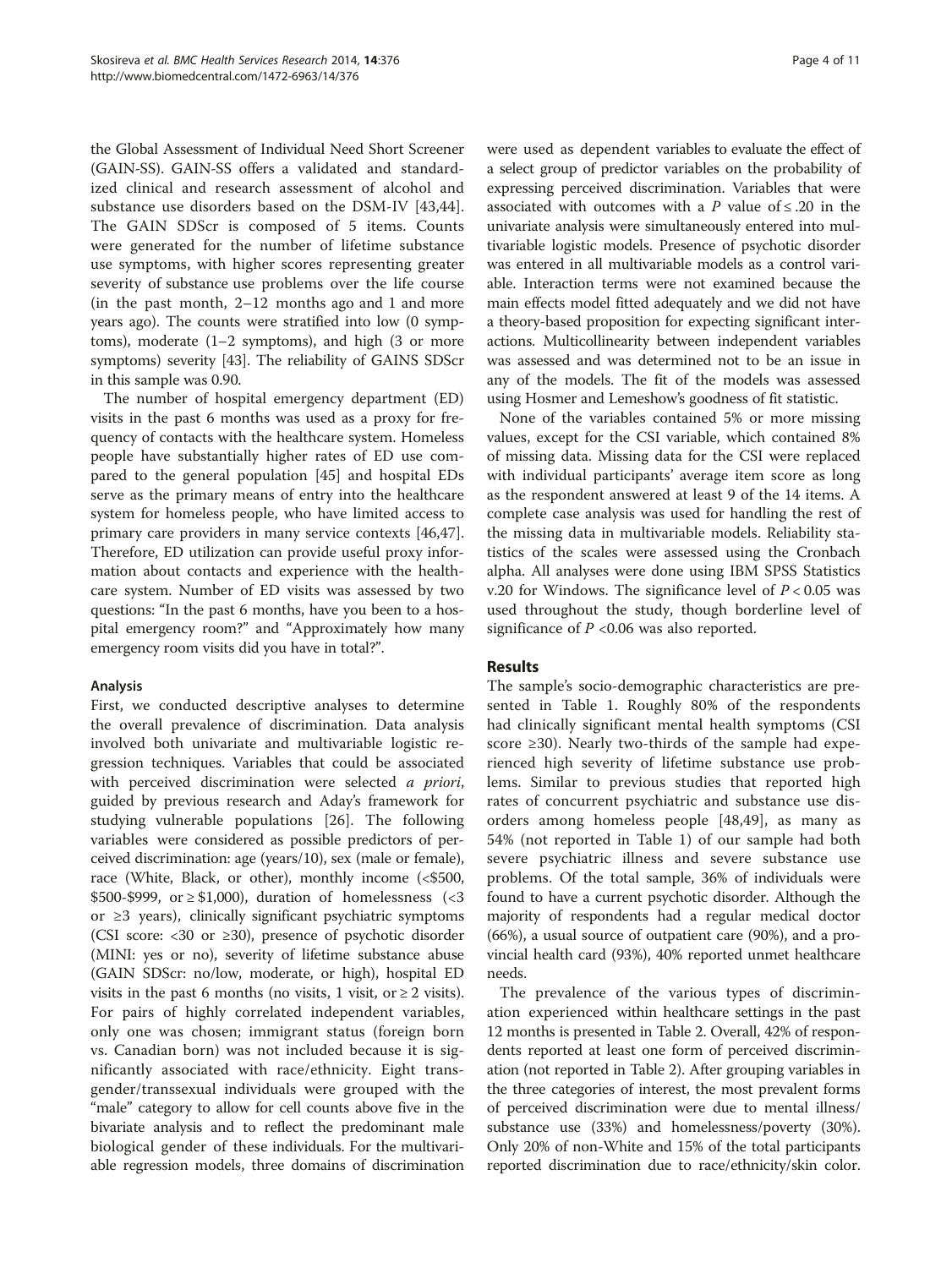<span id="page-4-0"></span>Table 1 Characteristics of homeless adults with mental illness at the Toronto site of the At Home/Chez Soi project  $(N = 550)$ 

| Characteristic                          |                          | Total N (%) |
|-----------------------------------------|--------------------------|-------------|
| Age, y                                  | <30 years old            | 131 (23.8)  |
|                                         | 30-39 years old          | 129 (23.5)  |
|                                         | 40-49 years old          | 176 (32.0)  |
|                                         | $\geq$ 50 years old      | 114(20.7)   |
| $Male^{\text{f}}$                       |                          | 384 (69.8)  |
| Race <sup>§</sup>                       | White                    | 194 (35.3)  |
|                                         | <b>Black</b>             | 190 (34.5)  |
|                                         | Other ethnic<br>minority | 166 (30.2)  |
| Monthly income, CAD                     | $<$ \$500                | 198 (36.0)  |
|                                         | \$500-\$999              | 233 (42.4)  |
|                                         | $\geq$ \$1,000           | 118 (21.5)  |
| Homeless for $\geq$ 3 years             |                          | 287 (52.2)  |
| Immigrant                               |                          | 251 (45.6)  |
| Has a regular medical doctor            |                          | 360 (65.5)  |
| Has a usual source of outpatient care   |                          | 492 (89.5)  |
| Has a provincial health card            |                          | 512 (93.1)  |
| Unmet healthcare needs                  |                          | 218 (39.6)  |
| $CSI \geq 30^{+}$                       |                          | 427 (77.6)  |
| Psychotic disorder <sup>#</sup>         |                          | 200 (36.4)  |
| GAIN SDScr (lifetime)                   | No or low severity       | 96 (17.5)   |
|                                         | Moderate severity        | 102 (18.5)  |
|                                         | High severity            | 342 (62.2)  |
| Hospital ER visits in the past 6 months | No visits                | 223 (40.5)  |
|                                         | 1 visit                  | 141(25.6)   |
|                                         | $\geq$ 2 visits          | 178 (32.4)  |

Column totals may not add to the total sample size because of missing data.  $^{\text{f}}$ Male category includes transgender/transsexual individuals.

§ Other ethnic minority category included individuals with Asian, Middle Eastern, Aboriginal, Latin American, and mixed racial/ethnic background. † CSI ≥30, score ≥30 on the Colorado Symptom Index indicates psychiatric disability and presence of clinically significant mental symptoms.

‡ MINI v. 6.0; the Mini International Neuropsychiatric Interview 6.0. GAIN SDScr; Global Assessment of Individual Need Short Screener. Counts are

triaged into low (0 symptoms), moderate (1-2 symptoms), and high (3 or more symptoms) severity symptoms.

Interestingly, those who reported discrimination due to homelessness/poverty were 32 times more likely to report discrimination due to mental illness/substance use (odds ratio (OR) =32.0, 95% Confidence Interval (CI) =19.3- 53.2,  $P < .001$ ), and 10 times more likely to report discrimination due to race/ethnicity/skin color (OR = 10.3, 95% CI 6.0-17.6,  $P < .001$ ). Those who have experienced discrimination due to mental illness/substance use were almost 9 times more likely to report discrimination due to race/ethnicity/skin color (OR = 8.8, 95% CI 5.1- 15.3,  $P < .001$ ).

| Table 2 Prevalence of perceived experience of              |
|------------------------------------------------------------|
| discrimination within healthcare settings among            |
| homeless adults with mental illness at the Toronto site of |
| the At Home/Chez Soi project $(N = 550)$                   |

| Discrimination due to:                         | Percentage<br>distribution, N (%) |
|------------------------------------------------|-----------------------------------|
| Homelessness or poverty                        | 167 (30.4)                        |
| Homelessness                                   | 147(26.7)                         |
| Poverty                                        | 134 (24.4)                        |
| Mental health, alcohol and drug-related issues | 179 (32.5)                        |
| Mental health issues                           | 131 (23.8)                        |
| Use of alcohol or drugs                        | 112 (20.4)                        |
| Race or ethnicity or skin color                | 84 (15.3)                         |
| Race                                           | 65 (11.8)                         |
| Ethnicity                                      | 68 (12.4)                         |
| Skin color                                     | 59 (10.7)                         |

# Discrimination due to poverty or homelessness within healthcare settings

Table [3](#page-5-0) shows the results of multivariable analysis models predicting the unadjusted and adjusted odds ratios with 95% confidence intervals of individuals perceiving discrimination in the three domains. In the unadjusted analysis, White race (as compared to Black race), higher income, ≥3 years duration of homelessness, presence of clinically significant mental health symptoms, moderate to severe substance use, and any ED visit in the past 6 months were significant determinants of perceived discrimination due to poverty or homelessness. In the adjusted model, significant independent predictors of discrimination due to poverty or homelessness were duration of homelessness ≥3 years, clinically significant mental health symptoms (borderline level of significance at  $p < .06$ ), moderate to severe substance use problems and  $\geq 2$  ED visits in the past 6 months.

# Discrimination due to mental illness or substance use within healthcare settings

Participant characteristics significantly associated with reporting discrimination due to mental illness or substance use were younger age, being White (as opposed to Black or other ethnic minority), having higher income, being homeless for ≥3 years, having clinically significant mental health symptoms, high severity of substance use problems, absence of psychotic disorder, and reporting any ED visits in the past 6 months (Table [3\)](#page-5-0). In the adjusted model, significant predictors of perceived discrimination due to mental illness/substance use were younger age, White race, being homeless for ≥3 years, having clinically significant mental health symptoms, and reporting any ED visits in the past 6 months.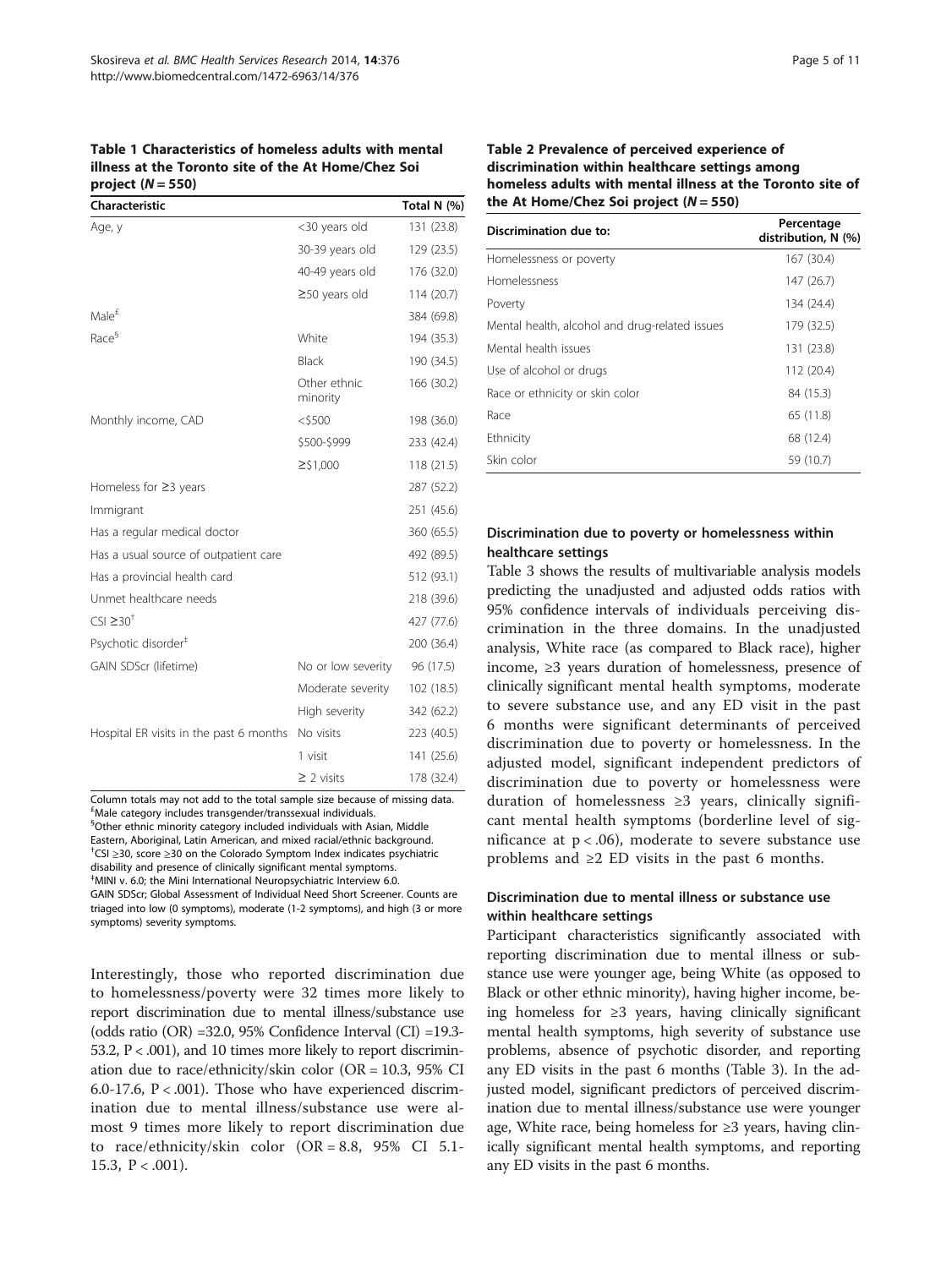| <b>Explanatory variables</b>        |                       | Discrimination due to poverty<br>or homelessness |                                 | Discrimination due to mental<br>illness or alcohol or drugs |                                 | Discrimination due to race or<br>ethnicity or skin color |                               |
|-------------------------------------|-----------------------|--------------------------------------------------|---------------------------------|-------------------------------------------------------------|---------------------------------|----------------------------------------------------------|-------------------------------|
|                                     |                       | <b>Unadjusted OR</b>                             | Adjusted OR <sup>1</sup>        | <b>Unadjusted OR</b>                                        | Adjusted OR <sup>2</sup>        | <b>Unadjusted OR</b>                                     | Adjusted OR <sup>3</sup>      |
| Age <sup>§</sup> , years, mean (SD) |                       | .95 [.81-1.12]                                   |                                 | .78 [.67-.92]**                                             | .70 [.58-.85] ***               | .88 [.71-1.08]                                           |                               |
| $Male^{\pounds}$                    |                       | $1.10$ [.74-1.64]                                |                                 | .83 [.56-1.21]                                              |                                 | 1.13 [.68-1.90]                                          |                               |
| Race                                | White (ref)           | 1.0                                              | 1.0                             | 1.0                                                         | 1.0                             | 1.0                                                      | 1.0                           |
|                                     | <b>Black</b>          | .53 [.34-.83] **                                 | .72 [.44-1.20]                  | .39 [.25-.60] ***                                           | .46 [.28-.77] <sup>**</sup>     | 3.13 [1.66-5.91]***                                      | 3.96 [1.99-7.88]***           |
|                                     | Other ethnic minority | .79 [.51 - 1.23]                                 | .94 [.58-1.55]                  | .54 [.35-.85] **                                            | $.53$ [.32-.89] <sup>*</sup>    | 2.65 [1.37-5.12]**                                       | 3.22 [1.61-6.42]"*            |
| Monthly income, CAD                 | $<$ \$500 (ref)       | 1.0                                              | 1.0                             | 1.0                                                         | 1.0                             | 1.0                                                      |                               |
|                                     | \$500-\$999           | $1.52$ [.99-2.33] <sup>1</sup>                   | 1.25 [.78-1.99]                 | $1.78$ [1.17-2.72] <sup>**</sup>                            | 1.47 [.91-2.37]                 | 1.30 [.77-2.21]                                          |                               |
|                                     | $\geq$ \$1,000        | 1.78 [1.08-2.92] <sup>*</sup>                    | 1.42 [.82-2.44]                 | 2.00 [1.22-3.28]**                                          | 1.50 [.86-2.62]                 | 1.03 [.56-2.09]                                          |                               |
| Homeless for $\geq$ 3 years         |                       | $1.80$ [1.23-2.61] <sup>**</sup>                 | $1.64$ [1.08-2.48] <sup>*</sup> | $1.55$ [1.07-2.24] <sup>*</sup>                             | 1.60 $[1.04 - 2.47]$            | $1.34$ $[.83 - 2.16]$                                    |                               |
| $CSI^{\dagger} \geq 30$             |                       | 2.35 [1.41-3.93]**                               | $1.75$ [.99-3.10] <sup>1</sup>  | 2.92 [1.73-4.92]***                                         | $1.97$ [1.11-3.52] <sup>*</sup> | $1.94$ [.99-3.79] <sup>1</sup>                           | 2.16 [1.03-4.55] <sup>*</sup> |
| GAIN SDScrll                        | No/low (ref)          | 1.0                                              | 1.0                             | 1.0                                                         | 1.0                             | 1.0                                                      | 1.0                           |
|                                     | Moderate              | 2.45 [1.18-5.09]                                 | 2.54 [1.17-5.50]                | 1.65 [.82-3.33]                                             | 1.27 [.59-2.72]                 | 3.39 [1.44-7.99]                                         | 3.76 [1.56-9.09]**            |
|                                     | High                  | 3.58 [1.91-6.69]***                              | $2.41$ [1.21-4.81] <sup>*</sup> | 3.25 [1.82-5.81]***                                         | 1.49 [.77-2.87]                 | 1.92 [.88-4.21]                                          | 1.85 [0.81-4.21]              |
| Psychotic disorder <sup>#</sup>     |                       | .82 [.56-1.20]                                   | $1.04$ [.68-1.60]               | .58 [.39-.86]**                                             | .76 [.48-1.18]                  | 1.11 [.69-1.80]                                          | 1.02 [0.60-1.73]              |
| ED visits in the past<br>6 months   | No visits (ref)       | 1.0                                              | 1.0                             | 1.0                                                         | 1.0                             | 1.0                                                      | 1.0                           |
|                                     | 1 visit               | $1.64$ [1.01-2.66] <sup>*</sup>                  | 1.55 [.92-2.61]                 | 2.29 [1.41-3.70]**                                          | $1.81$ [1.07-3.07] <sup>*</sup> | $2.11$ [1.16-3.86] <sup>*</sup>                          | 2.68 [1.41-5.09]              |

 $≥$  2 visits 2.62 [1.69-4.08]\*\*\* 2.07 [1.28-3.35]\*\* 3.43 [2.20-5.35]\*\*\* 2.57 [1.57-4.20]\*\*\* 2.02 [1.13-3.58]\* 2.55 [1.37-4.76]<sup>\*\*</sup>

<span id="page-5-0"></span>

|  |  | Table 3 Associations between participants' characteristics and type of perceived discrimination within healthcare settings |
|--|--|----------------------------------------------------------------------------------------------------------------------------|
|--|--|----------------------------------------------------------------------------------------------------------------------------|

CI, confidence interval; OR, Odds Ratio (95% CI). Presence of psychotic disorder was entered in all multivariable models as a control variable.

§ Age is measured in decades in logistic regression analyses.

 $^{t}$ Male category includes transgender/transsexual individuals.

 $^{\dagger}$ CSI  $\geq$ 30, score  $\geq$ 30 on the Colorado Symptom Index indicates psychiatric disability and presence of clinically significant mental symptoms. <sup>T</sup>CSI ≥30, score ≥30 on the Colorado Symptom Index indicates psychiatric disability and presence of clinically significant mental symptoms.<br>∥GAIN SDScr. Substance Disorder Screener Life time severity counts are trianed i

‼GAIN SDScr, Substance Disorder Screener. Life time severity counts are triaged into low (0 symptoms), moderate (1-2 symptoms), and high (3 or more symptoms) severity symptoms.<br>‡MINI v. 6.0; the Mini International Nourope

MINI v. 6.0; the Mini International Neuropsychiatric Interview 6.0.

1 - Model coefficients: χ2 (11, n=509) = 47.79, P < .001; Hosmer&Lemeshow test: χ2 (8, n=509) = 10.9, p = 21.

2 - Model coefficients: χ2 (12, n=504) = 80.35, P < .001; Hosmer&Lemeshow test: χ2 (8, n=504) = 4.91, p =.77.

3 - Model coefficients:  $χ$ 2 (8, n=519) = 41.27, P < .001; Hosmer&Lemeshow test:  $χ$ 2 (8, n=519) = 9.65, p = 29.

\*p<.05; \*\*p<.01; \*\*\*p<.001; Borderline significance at p<.06.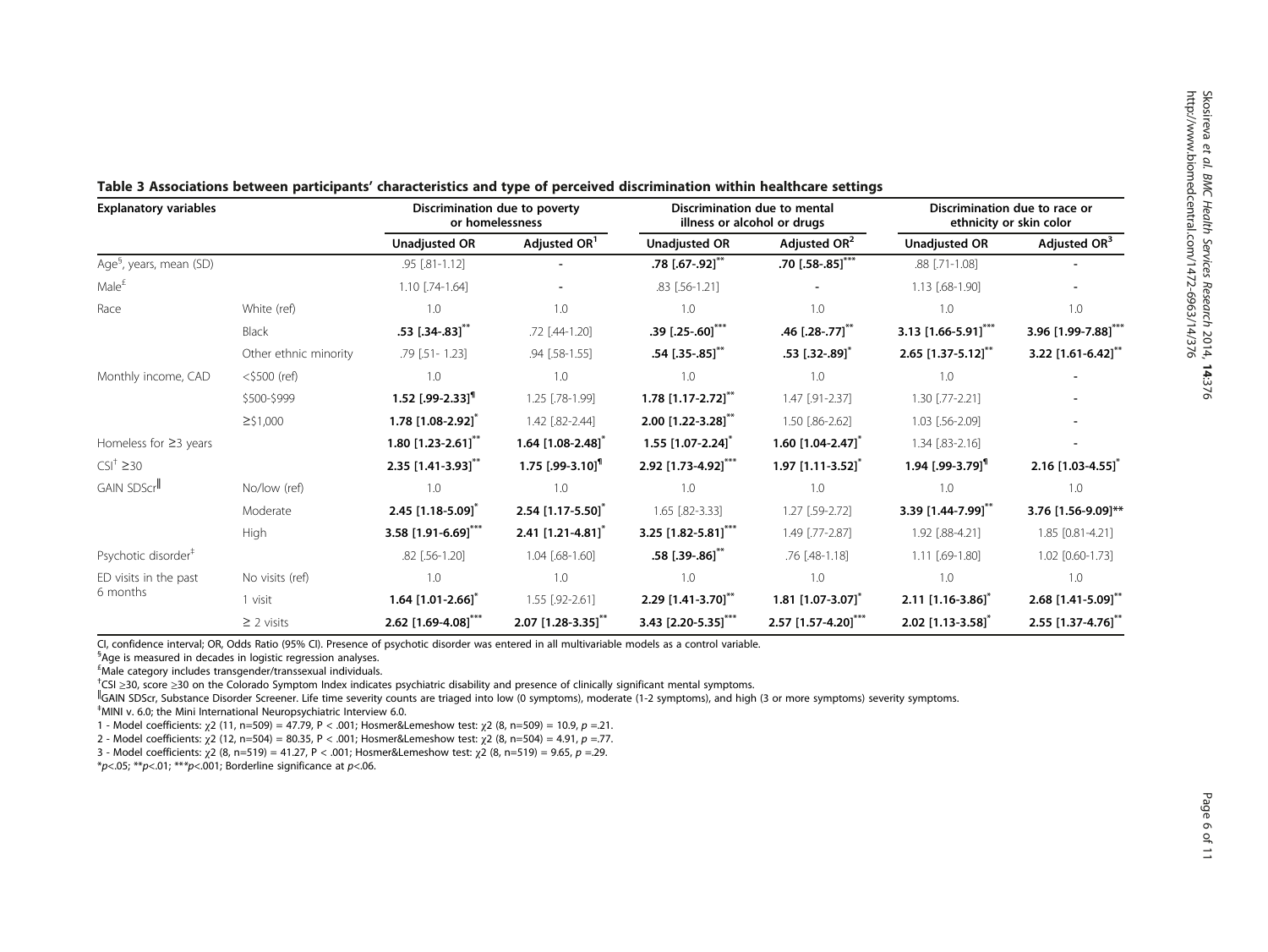# Discrimination due to race or ethnicity or skin color within healthcare settings

The unadjusted analysis showed that being non-White, having clinically significant mental health symptoms, moderate lifetime severity of substance use (as compared to no or low severity of substance use problems) and having any ED visits in the past 6 months significantly increased the odds of experiencing discrimination due to race/ethnicity/skin color in the past 12 months (Table [3](#page-5-0)). All the associations remained significant in the adjusted model. We used sensitivity analysis to examine robustness of the predictors for the race/ethnicity/skin color discrimination in the subsample of non- White participants  $(n = 329)$  as their experiences of this form of discrimination will be inherently different from the White counterparts (see Table [4](#page-7-0)). In the sensitivity analysis, no significant differences were observed between Blacks and other ethnic minorities with regard to the discrimination due to race/ethnicity/skin color within healthcare settings. Both moderate lifetime severity of substance use and having any ED visits in the past 6 months significantly increased the likelihood of experiencing discrimination due to race/ethnicity/skin color in the past 12 months among non-Whites. The association of clinically significant mental health symptoms with the race/ ethnicity-based discrimination was, however, not significant in this sub-sample.

# **Discussion**

Our findings suggest that among ethnically diverse homeless adults with mental illness in a large urban center in Canada, perceived discrimination in healthcare settings is common. Perceptions of discrimination due to homelessness/poverty (30.4%) and mental health/substance use problems (32.5%) were more frequently reported than discrimination due to race/ethnicity/skin color (15.3%).

Our results on the prevalence of perceived discrimination based on mental illness and alcohol or substance use are not surprising. Previous research has shown that among adults with serious mental illness, the most common grounds for self-reported discrimination is mental disability rather than discrimination due to other characteristics, such as race, gender, sexual orientation, or physical disability [[15,18\]](#page-9-0). In 2004, the Standing Senate Committee on Social Affairs, Science and Technology of Canada recognized the widespread stigma and discrimination associated with mental illness in all walks of Canadian society and acknowledged that combating discrimination "requires a multi-pronged effort sustained over a long period of time" [[50\]](#page-10-0) (Chapter 4, Section 4.1, p. 25).

We similarly found a high prevalence of perceived discrimination due to homelessness and poverty in healthcare settings in our sample. Discrimination towards homeless

people, particularly those with concurrent mental illness, has not been widely studied. Homelessness as a marker of social status and extreme poverty may lead to more perceived discrimination than race/ethnicity. Not surprisingly, we found a higher prevalence of discrimination due to poverty or homelessness among individuals who have been homeless for three years or longer, suggesting that stigmatizing attributes of homelessness become more salient over time.

Although over two thirds of sample was non-White, discrimination due to race/ethnicity/skin color was reported by only 15% of the participants. Previous research has shown that people living with serious mental illness tend to report less discrimination due to race compared to discrimination associated with mental disability [\[15,18](#page-9-0)]. Studies have also documented that perceived everyday racial discrimination is significantly underreported by individuals who belong to lower socioeconomic status [\[51,52](#page-10-0)]. Another plausible explanation of these findings is that most race-based discriminatory encounters in Canada today are subtle, elusive, or systemic relative to traditionally overt forms, and may be more difficult for individuals to identify or reconcile [\[53,54](#page-10-0)].

Individuals who experienced discrimination due to homelessness/poverty were significantly more likely to report discrimination due to mental illness/substance use. Stigma and discrimination due to mental illness are known to perpetuate a cycle of impoverishment [\[24,25](#page-9-0)]. Mental illness and homelessness may be two highly salient and overlapping social identities in our sample. A higher reporting of discrimination due to poverty/homelessness and mental illness/substance use among individuals with mental illness who have been homeless for three years or longer confirms the interrelatedness of these marginalized social statuses. Furthermore, a considerable psychosocial stress associated with homelessness makes it difficult to disentangle issues experienced by homeless people with mental illness from those of the homeless population at large [[55](#page-10-0)]. A greater understanding of perceived discrimination related to the unique experiences of homeless people will require research that looks at multiple types – and compound effects – of discrimination and its health effects.

The self-reported experiences of discrimination across all three domains were significantly associated with the severity of mental health problems and ED utilization in adjusted models. Previous research has suggested that the stigma of mental illness may be perceived differently depending on the severity of mental illness [\[56\]](#page-10-0). Severity of mental illness is accompanied by different characteristics of psychosocial disability noticeable to the public (e.g. violent behaviour or homelessness). Therefore, the lay perception of people with mental illness is influenced by their psychosocial disabilities, which have differential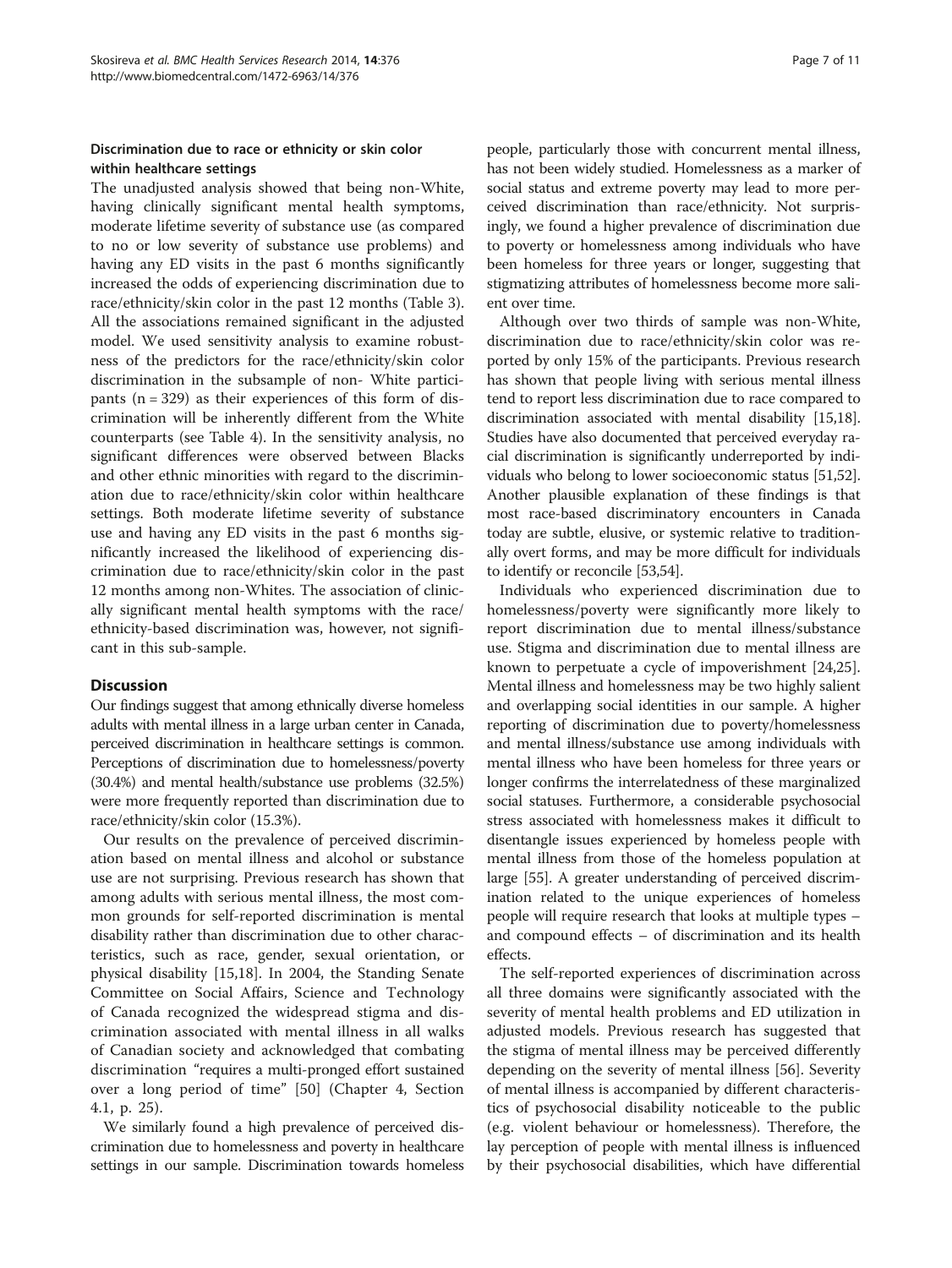| <b>Explanatory variables</b>        |                       | Discrimination due to race or ethnicity or skin color ( $n = 329$ ) |                          |
|-------------------------------------|-----------------------|---------------------------------------------------------------------|--------------------------|
|                                     |                       | <b>Unadjusted OR</b>                                                | Adjusted OR <sup>3</sup> |
| Age <sup>s</sup> , years, mean (SD) |                       | $.94$ $[.75-1.18]$                                                  |                          |
| Male $^{\rm \epsilon}$              |                       | 1.07 [.61-1.90]                                                     |                          |
| Race                                | Black (ref)           | 1.0                                                                 |                          |
|                                     | Other ethnic minority | $.84$ $[.50-1.44]$                                                  |                          |
| Monthly income, CAD                 | $<$ \$500 (ref)       | 1.0                                                                 | 1.0                      |
|                                     | \$500-\$999           | 1.80 [.98-3.32]                                                     | 1.54 [.79-3.00]          |

≥\$1,000 1.96 [.94-4.09] 1.87 [.83-4.19]

Moderate **3.61 [1.43-9.13]\*\*** 3.66 [1.39-9.61]\*\* High **2.82 [1.20-6.60]<sup>\*</sup> 2.70** 1.75 [.70-4.38]

1 visit **2.68 [1.38-5.19]<sup>\*</sup> 2.68 [1.38-5.19]** 3.17 [1.56-6.48]<sup>\*\*</sup>  $≥$  2 visits 2.58  $\left[1.34 - 4.96\right]^*$  2.27  $\left[1.13 - 4.55\right]^*$ 

#### <span id="page-7-0"></span>Table 4 Associations b settings among non-W

Homeless for ≥3 years 1.57 [.92-2.68] 1.54 [.85-2.80] CSI<sup>†</sup> ≥30 1.67 [.75-3.70] 1.69 [.84-3.41] 1.69 [.84-3.41] 1.67 [.75-3.70]  $GAN$  SDScr $\parallel$  1.0 1.0 1.0

Psychotic disorder‡ .97 [.57-1.67] 1.05 [0.58-1.89] ED visits in the past 6 months No visits (ref) 1.0 1.0 1.0 1.0

The adjusted model includes variables that were associated with the outcome variable at the level of P ≤.20 in the univariate analysis and presence of psychotic disorder as a control variable.

CI, confidence interval; OR, Odds Ratio (95% CI).

§ Age is measured in decades in logistic regression analyses.

 $^{\text{f}}$ Male category includes transgender/transsexual individuals.

†CSI ≥30, score ≥30 on the Colorado Symptom Index indicates psychiatric disability and presence of clinically significant mental symptoms.<br>∥GAIN SDScr: Substance Disorder Screener, Counts are triaged into Jow (0 symptoms)

GAIN SDScr; Substance Disorder Screener. Counts are triaged into low (0 symptoms), moderate (1-2 symptoms), and high (3 or more symptoms) severity symptoms.

‡ MINI v. 6.0; the Mini International Neuropsychiatric Interview 6.0.

Model coefficients:  $χ2$  (9, n=329) = 27.24, P < .01; Hosmer&Lemeshow test:  $χ2$  (8, n=329) = 4.28, p =.83.

 $*_{p<.05}$ ; \*\*p<.01; \*\*\*p<.001.

impact on the degree of perceived stigma accompanying the disease [[56](#page-10-0)]. A lack of respectful treatment by general practitioners and ED clinicians have been reported as the most common complaint among people with mental illness in Canada [\[57](#page-10-0)].

Individuals with more severe lifetime substance use problems were significantly more likely to report discrimination due to homelessness/poverty and race/ethnicity/ skin color in healthcare settings, even after adjusting for socio-demographic characteristics, severity of mental illness and frequency of ED visits.

Interestingly, the severity of lifetime substance use problems was not associated with the likelihood of perceived discrimination due to mental illness/substance use. It has been suggested that substance use is a way of coping with stressful life events and the chronic stressors of homeless life [[58\]](#page-10-0) and racism [[59\]](#page-10-0). Substance use itself in this population group may not be perceived as stigmatizing, but rather a component of the homeless subculture [\[60\]](#page-10-0). In this study, discrimination due to mental illness/substance use was more prevalent among younger Whites. These findings point to a greater need for additional consideration of race and age in future research on perceived stigma and discrimination.

Individuals who perceived discrimination due to race/ ethnicity/skin color within healthcare settings were more likely to be non-White, have moderate severity of lifetime substance use problems, and report ED use in the past 6 months. Duration of homelessness, as expected, did not affect the likelihood of reporting race/ethnicity-based discrimination. In our study, sensitivity analyses showed that perceived discrimination due to race/ethnicity/skin color may be differentially biased among White participants compared to non-Whites, and likely explained the original association between the race/ethnicity-based discrimination and CSI score in the total sample.

Overall, our study revealed that individuals who experienced discrimination in one domain were more likely to report discrimination in the other two domains and supports the need for an intersectional theoretical framework [[55](#page-10-0),[61](#page-10-0)-[64](#page-10-0)] in future research. A cumulative effect of various types of discrimination could be especially detrimental for individuals who belong to multiple stigmatizing social identities, like those in our study sample. Future research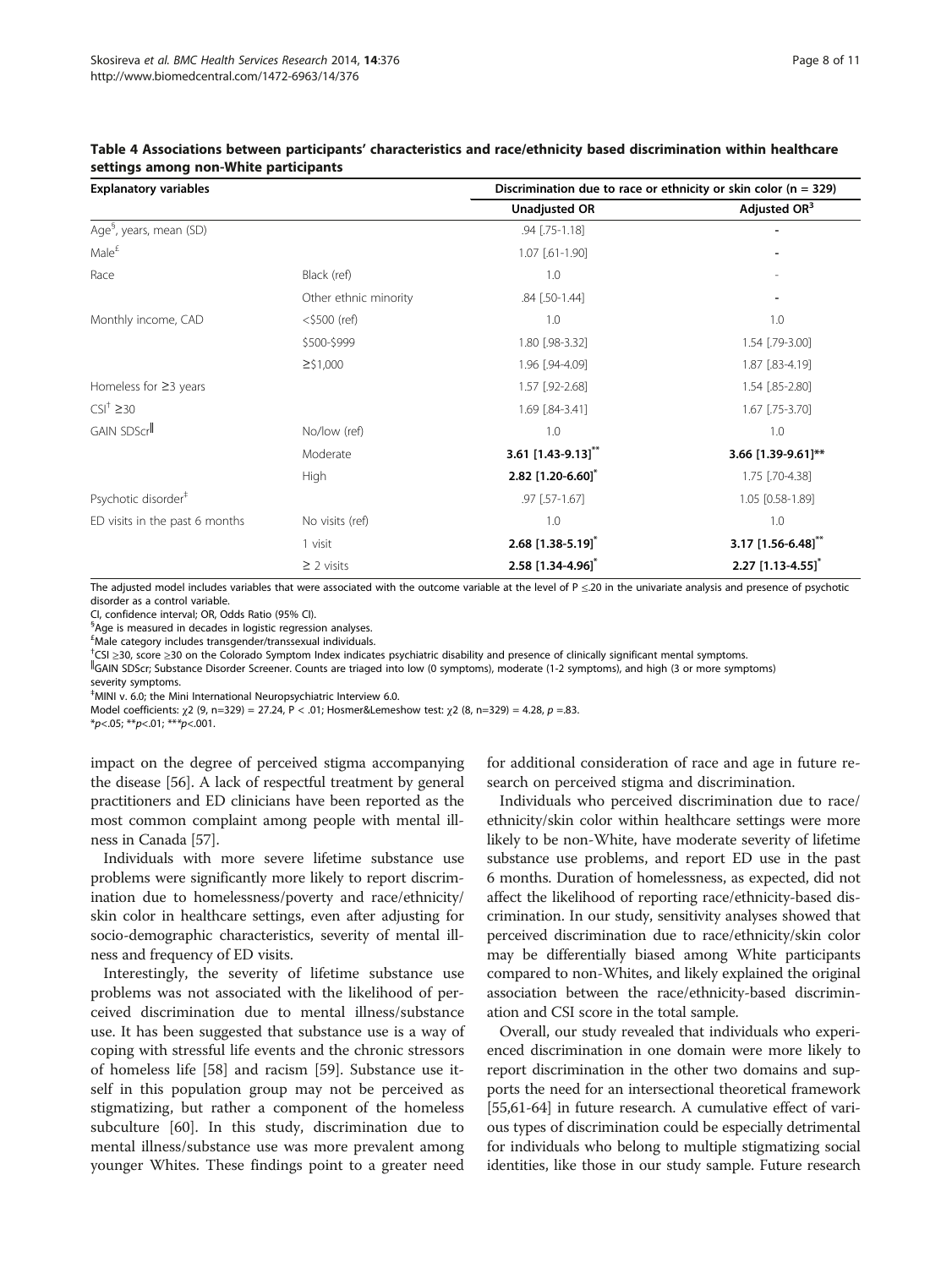is needed to examine the cumulative impact of multiple dimensions of perceived discrimination on individual health and wellbeing.

High unmet healthcare needs despite relatively good indicators of access to healthcare (having a usual source of outpatient care, a regular medical doctor and a provincial health card) identified in this population suggest that discrimination may be an important determinant of access to healthcare among disadvantaged patients. High prevalence of unmet healthcare needs in this sample is supported by previous studies of homeless individuals with mental illness [\[20,21](#page-9-0)]. Past research has also established that health service underutilization among homeless people is related to perceived stigma and negative perceptions of service staff (e.g. [\[9](#page-9-0),[10](#page-9-0)[,65](#page-10-0)-[70\]](#page-10-0)). Intense emotional responses to these experiences can greatly influence homeless individuals' willingness to seek healthcare in the future [[10](#page-9-0)]. Focused efforts to assess and improve healthcare providers' attitudes towards homeless people have been proposed to address this issue [[71](#page-10-0)]. Future research should further explore the associations between perceived discrimination and unmet healthcare needs within the setting of universal health coverage and good healthcare access.

Important limitations of our study are the crosssectional and observational nature of the data that precludes us from making inferences regarding cause and effect. It is possible that our research has the same-source bias. This could have generated erroneous associations due to the correlated measurement error or because the outcome affects the perception (e.g. self-reported ED visits and perceived discrimination in healthcare settings). Furthermore, the recall of healthcare utilization among homeless persons has been reported as less accurate than the general public [\[72\]](#page-10-0). In our study perceived discrimination was a subjective measure rather than observable acts of discrimination. We did not collect information on the frequency and extent of perceived discrimination, e.g. minor incidents or serious assaults. In addition, a larger representative sample of sexual minorities will be needed to allow comparisons of transgender/transsexual individuals with other groups.

The strengths of the study include the use of a large sample of racially diverse homeless adults with mental illness, and rich information on perceptions of discrimination and measures of mental health and substance use, which allowed us to address some of the gaps and limitations in previous research. We explored perceived discrimination within healthcare settings related to poverty, homelessness, mental illness, substance use, race, ethnicity, and skin color, which are particularly relevant for this vulnerable population. To the best of our knowledge, this is the first such study in Canada. The associations we established, while not necessarily

causal, help build a detailed picture of discrimination experienced by homeless people in contemporary Canada. Future research, preferably using longitudinal data, is needed to provide a better assessment of the direction and strength of the causal paths in the reciprocal relationships between perceived discrimination within healthcare settings, aspects of mental health status, and healthcare utilization.

# Conclusion

In our sample of homeless individuals with severe mental illness, perceived discrimination due to marginalized social status was associated with a greater severity of lifetime substance abuse and mental health problems and more frequent ED use. There is an urgent need for public health policies and strategies geared toward minimizing discrimination associated with mental illness and devalued socio-economic status in order to enhance equitable access to medical treatment and other health services.

# **Endnotes**

<sup>a</sup>A more detailed definition is described in Goering et al. (2011).

#### **Abbreviations**

CSI: Colorado Symptom Index; ED: Emergency Department; GAIN-SS: Global Assessment of Individual Need Short Screener; SDScr: Substance Disorder Screener; SES: Socio-economic status; MINI: Mini International Neuropsychiatric Interview.

#### Competing interests

The authors declare that they have no competing interests.

#### Authors' contributions

AS carried out planning of the study, execution, editing, revision, data analysis, and data interpretation. PO and CC participated in the design of the study, planning, revision, data analysis and interpretation. SZ contributed to planning, drafting the manuscript, and data interpretation. SG was involved in manuscript revisions and data interpretation. VS conceived the study, and participated in its planning, design, coordination, execution, revisions, editing, data interpretation, and overall supervision of the project. All authors read and approved the final manuscript.

#### Acknowledgements

We also thank Jayne Barker (2008–11), Ph.D., Cameron Keller (2011–12), and Catharine Hume (2012-present) Mental Health Commission of Canada At Home/Chez Soi National Project Leads, Paula Goering, Ph.D. The National Research Lead, the National Research Team, the five site research teams, the Site Coordinators, and the numerous service and housing providers, as well as persons with lived experience, who have contributed to this project and the research. This research has been made possible through a financial contribution from Health Canada. The views expressed herein solely represent the authors. We declare that there is no conflict of interest.

#### Author details

<sup>1</sup>Centre for Research on Inner City Health, Li Ka-Shing Knowledge Institute Keenan Research, Centre, St. Michael's Hospital, Toronto, Canada. <sup>2</sup>Dalla Lana School of Public Health, University of Toronto, Toronto, Canada. <sup>3</sup>Toronto People with Lived Experience Caucus, Toronto Local Advisory Committee, National Consumer Panel, Toronto, Canada. <sup>4</sup>Department of Psychiatry, University of Toronto, Toronto, Canada.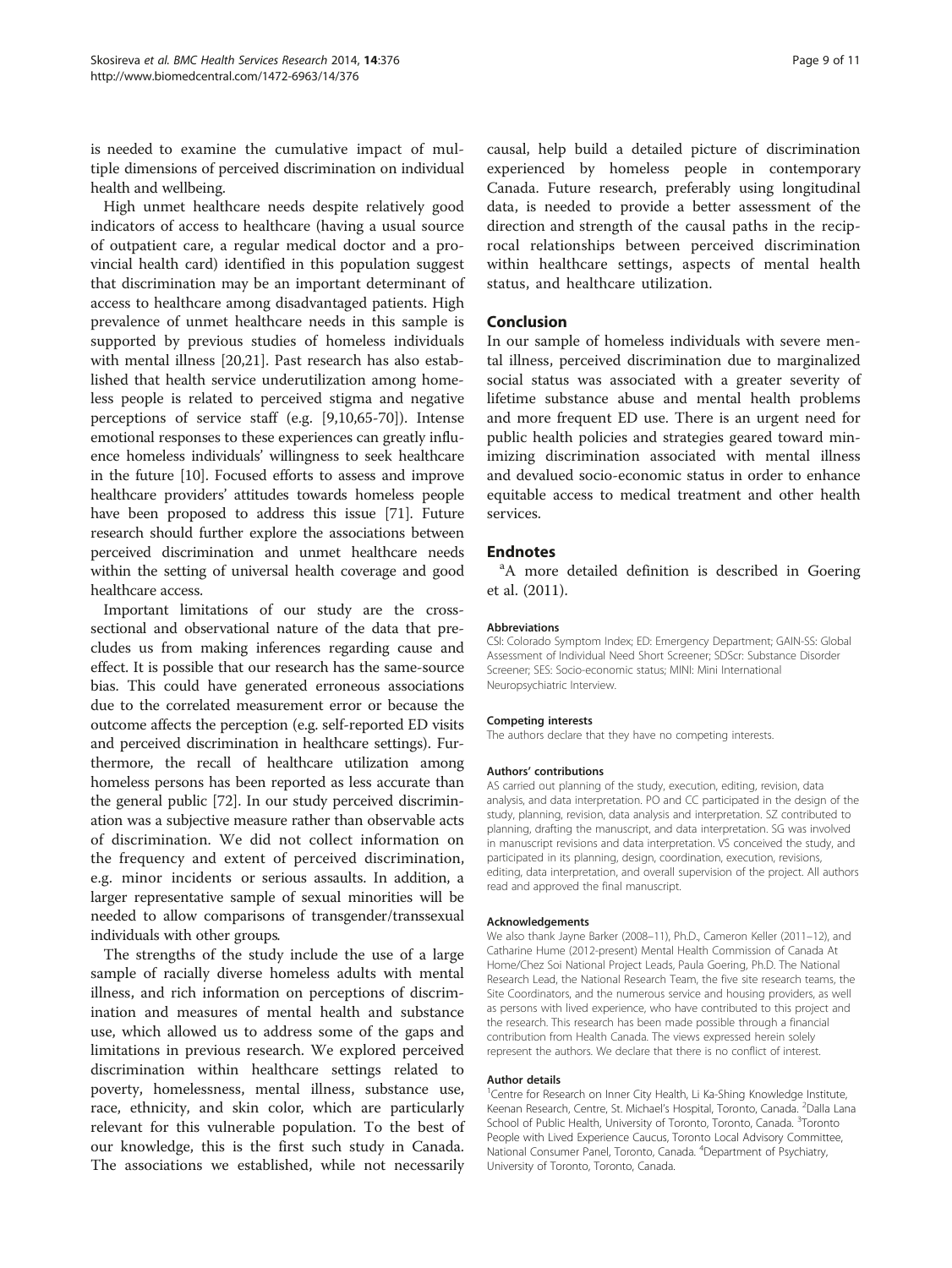<span id="page-9-0"></span>Received: 6 October 2013 Accepted: 1 September 2014 Published: 7 September 2014

#### References

- Meyer IH: Prejudice as stress: Conceptual and measurement problems. Am J Public Health 2003, 93(2):262–265.
- 2. Williams DR, Yu Y, Jackson JS, Anderson NB: Racial Differences in Physical and Mental Health: Socioeconomic Status, Stress, and Discrimination. J Health Psychol 1997, 2(3):335–351.
- 3. Krieger N: Discrimination and health. In Social epidemiology. Edited by Kawachi I, Berkman L. Oxford: Oxford University Press; 2000:36–75.
- 4. Paradies Y: A systematic review of empirical research on self-reported racism and health. Int J Epidemiol 2006, 35(4):888–901.
- 5. Williams DR, Neighbors HW, Jackson JS: Racial/Ethnic Discrimination and Health: Findings From Community Studies. Am J Public Health 2008, 98(SUP1):S29–S37.
- 6. Kessler RC, Mickelson KD, Williams DR: The prevalence, distribution, and mental health correlates of perceived discrimination in the United States. *J Health Soc Behav 1999*, 40:208-230.
- 7. Thornicroft G, Rose D, Kassam A, Sartorius N: Stigma: ignorance, prejudice or discrimination? Br J Psychiatry 2007, 190(3):192-193.
- 8. Bungay V, Johnson JL, Varcoe C, Boyd S: Women's health and use of crack cocaine in context: structural and'everyday'violence. Int J Drug Policy 21(4):321.
- Martins DC: Experiences of homeless people in the health care delivery system: a descriptive phenomenological study. Public Health Nurs 2008, 25(5):420–430.
- 10. Wen CK, Hudak PL, Hwang SW: Homeless peoples' perceptions of welcomeness and unwelcomeness in healthcare encounters. J Gen Intern Med 2007, 22(7):1011–1017.
- 11. Thornicroft G, Rose D, Kassam A: Discrimination in health care against people with mental illness. Int Rev Psychiatry 2007, 19(2):113–122.
- 12. Nestel S: Colour Coded Health Care: The Impact of Race and Racism on Canadians' Health. In. Wellesley Institute: Toronto, ON; 2012.
- 13. Pascoe E, Richman L: Perceived discrimination and health: A meta-analytic review. Psychol Bull 2009, 135(4):531–554.
- 14. Shavers VL, Klein WMP, Fagan P: Editorial: Research on Race/Ethnicity and Health Care Discrimination: Where We Are and Where We Need to Go. Am J Public Health 2012, 102(5):930-932.
- 15. Corrigan P, Thompson V, Lambert D, Sangster Y, Noel JG, Campbell J: Perceptions of discrimination among persons with serious mental illness. Psychiatr Serv 2003, 54(8):1105–1110.
- 16. Minior T, Galea S, Stuber J, Ahern J, Ompad D: Racial differences in discrimination experiences and responses among minority substance users. Ethn Dis 2003, 13(4):521–527.
- Young M, Stuber J, Ahern J, Galea S: Interpersonal discrimination and the health of illicit drug users. Am J Drug Alcohol Abuse 2005, 31(3):371-391.
- 18. Thompson VLS, Noel JG, Campbell J: Stigmatization, discrimination, and mental health: the impact of multiple identity status. Am J Orthopsychiatry 2004, 74(4):529–544.
- 19. Conner KO, Rosen D: "You're nothing but a junkie": Multiple experiences of stigma in an aging methadone maintenance population. J Soc Work Pract Addict 2008, 8(2):244–264.
- 20. Baggett TP, O'Connell JJ, Singer DE, Rigotti NA: The unmet health care needs of homeless adults: a national study. Am J Public Health 2010, 100(7):1326–1333.
- 21. Hwang SW, Ueng JJM, Chiu S, Kiss A, Tolomiczenko G, Cowan L, Levinson W, Redelmeier DA: Universal Health Insurance and Health Care Access for Homeless Persons. Am J Public Health 2010, 100(8):1454–1461.
- 22. Kushel MB, Vittinghoff E, Haas JS: Factors associated with the health care utilization of homeless persons. JAMA 2001, 285(2):200–206.
- 23. Schulze B, Angermeyer MC: Subjective experiences of stigma. A focus group study of schizophrenic patients, their relatives and mental health professionals. Soc Sci Med 2003, 56(2):299.
- 24. Stuart H: Fighting stigma and discrimination is fighting for mental health. Canadian Public Policy 2005, 31(s1):21–28.
- Hulchanski JDC, Chau P, Hwang S, Paradis SE: Canadian Population Health Initiative of the Canadian Institute for Health Information: Mental Health, Mental Illness, and Homelessness in Canada. In Finding Home: Policy Options for Addressing Homelessness in Canada (e-book), Chapter 2.3. Edited
- 26. Aday LA: At risk in America: The health and health care needs of vulnerable populations in the United States. 2nd edition. San Francisco, CA: John Wiley & Sons; 2001.
- 27. Hwang S, Stergiopoulos V, O'Campo P, Gozdzik A: Ending homelessness among people with mental illness: the At Home/Chez Soi randomized trial of a Housing First intervention in Toronto. BMC Public Health 2012, 12(1):787.
- 28. Goering PN, Streiner DL, Adair C, Aubry T, Barker J, Distasio J, Hwang SW, Komaroff J, Latimer E, Somers J: The At Home/Chez Soi trial protocol: a pragmatic, multi-site, randomised controlled trial of a Housing First intervention for homeless individuals with mental illness in five Canadian cities. BMJ open 2011, 1(2). 2 e000323 doi:10.
- 29. Sheehan DV, Lecrubier Y, Sheehan KH, Amorim P, Janavs J, Weiller E, Hergueta T, Baker R, Dunbar GC: The Mini-International Neuropsychiatric Interview (MINI): the development and validation of a structured diagnostic psychiatric interview for DSM-IV and ICD-10. J Clin Psychiatry 1998, 59(Suppl 20):22–33.
- 30. Crowe C, Hardill K: Nursing research and political change: the street health report. Can Nurse 1993, 89(1):21–24.
- 31. Khandor E, Mason K: The street health report 2007. Creative Commons: Toronto, ON; 2007.
- 32. 2006 Census of Population. [\[http://www12.statcan.gc.ca/census](http://www12.statcan.gc.ca/census-recensement/2006/index-eng.cfm)[recensement/2006/index-eng.cfm\]](http://www12.statcan.gc.ca/census-recensement/2006/index-eng.cfm)
- 33. Yau M, O'Reilly J: 2006 Student Census, Grades 7–12: System Overview Toronto. Report No. 07/08-01. Toronto, ON: Toronto District School Board; 2007.
- 34. Goering P: Making a Difference: Ontario's Community Mental Health Evaluation Initiative. Canadian Mental Health Association: Toronto, ON; 2004.
- 35. Shern DL, Wilson NZ, Coen AS, Patrick DC, Foster M, Bartsch DA, Demmler J: Client outcomes II: Longitudinal client data from the Colorado treatment outcome study. Milbank Q 1994, 72(1):123–148.
- 36. Boothroyd RA, Chen HJ: The psychometric properties of the Colorado Symptom Index. Adm Policy Ment Health and Ment Health Serv Res 2008, 35(5):370–378.
- 37. Conrad KJ, Yagelka JR, Matters MD, Rich AR, Williams V, Buchanan M: Reliability and validity of a modified Colorado Symptom Index in a national homeless sample. Ment Health Serv Res 2001, 3(3):141–153.
- 38. Greenwood RM, Schaefer-McDaniel NJ, Winkel G, Tsemberis SJ: Decreasing psychiatric symptoms by increasing choice in services for adults with histories of homelessness. Am J Community Psychol 2005, 36(3):223-238.
- 39. Sheehan DV, Lecrubier Y, Sheehan KH, Amorim P, Janavs J, Weiller E, Hergueta T, Baker R, Dunbar GC: The Mini-International Neuropsychiatric Interview (MINI): the development and validation of a structured diagnostic psychiatric interview for DSM-IV and ICD-10. J Clin Psychiatry 1998, 59:22–33.
- 40. Amorim P, Lecrubier Y, Weiller E, Hergueta T, Sheehan D: DSM-IH-R Psychotic Disorders: procedural validity of the Mini International Neuropsychiatric Interview (MINI). [Eur Psychiatry](http://www.ncbi.nlm.nih.gov/pubmed/?term=Concordance+and+causes+for+discordance+with+the+CIDI+European+Psychiatry#European%20psychiatry%20:%20the%20journal%20of%20the%20Association%20of%20European%20Psychiatrists.) 1998, 13(1):26–34.
- 41. Lecrubier Y, Sheehan D, Weiller E, Amorim P, Bonora I, Harnett Sheehan K, Janavs J, Dunbar G: The Mini International Neuropsychiatric Interview (MINI). A short diagnostic structured interview: reliability and validity according to the CIDI. Eur Psychiatry 1997, 12(5):224–231.
- 42. Sheehan D, Lecrubier Y, Harnett Sheehan K, Janavs J, Weiller E, Keskiner A, Schinka J, Knapp E, Sheehan M, Dunbar G: The validity of the Mini International Neuropsychiatric Interview (MINI) according to the SCID-P and its reliability. Eur Psychiatry 1997, 12(5):232–241.
- 43. Dennis ML, Chan YF, Funk RR: Development and validation of the GAIN Short Screener (GSS) for internalizing, externalizing and substance use disorders and crime/violence problems among adolescents and adults. Am J Addict 2006, 15(s1):s80–s91.
- 44. Dennis ML, Titus JC, White M, Unsicker J, Hodgkins D: Global Appraisal of Individual Needs (GAIN): Administration Guide for the GAIN and Related Measures, version 5. Bloomington, IL. In.: Chestnut Health Systems; 2006.
- 45. Hwang SW, Chambers C, Chiu S, Katic M, Kiss A, Redelmeier DA, Levinson W: A comprehensive assessment of health care utilization among homeless adults under a system of universal health insurance. Am J Public Health 2013, 103(S2):S294–S301.
- 46. Kushel MB, Perry S, Bangsberg D, Clark R, Moss AR: Emergency department use among the homeless and marginally housed: results from a community-based study. Am J Public Health 2002, 92(5):778–784.